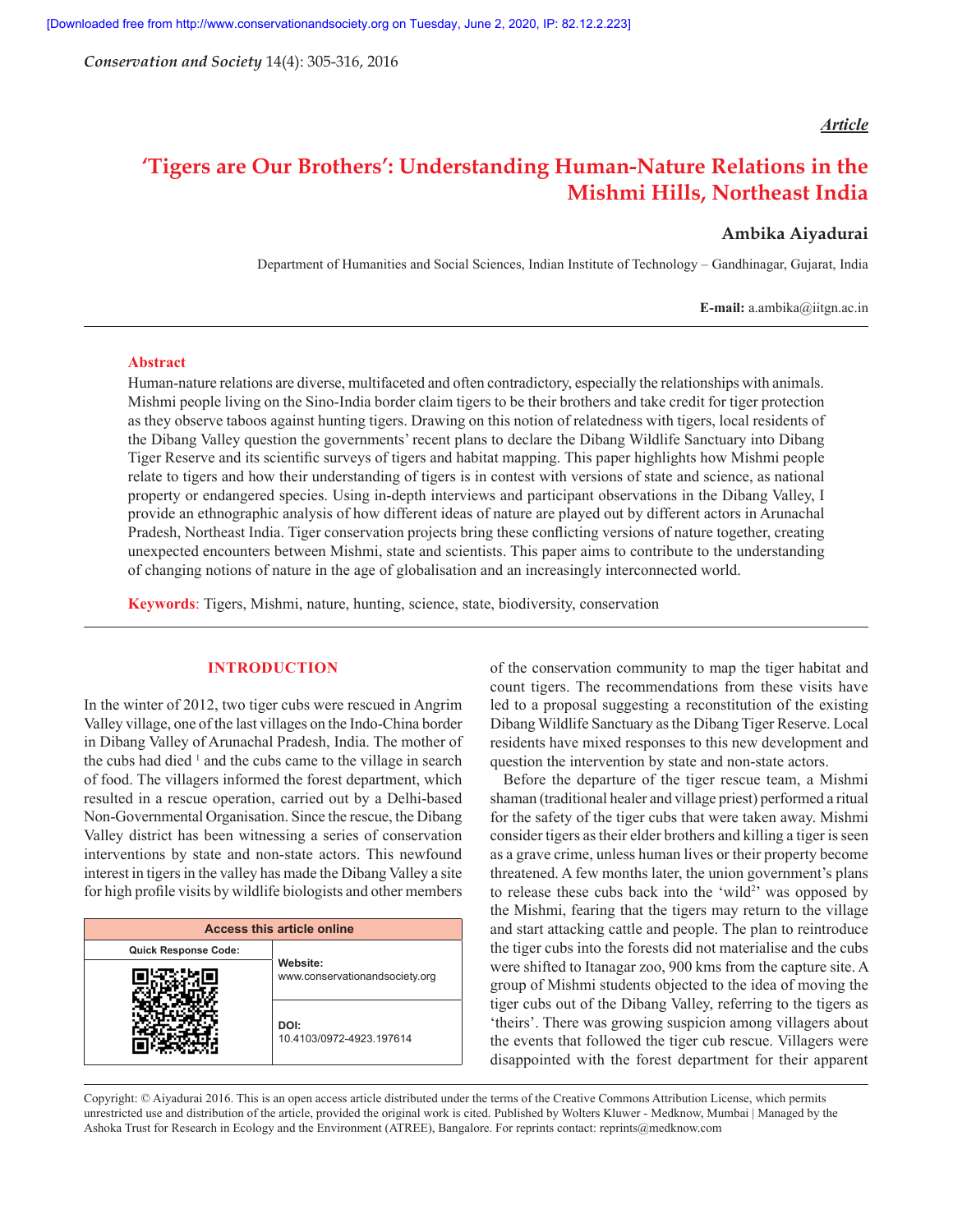indifference to the loss of their cattle and for not providing compensation when brought to the department's notice. While the tiger cubs ended up in the zoo, sealing their fate in eternal captivity, their habitat, hundreds of kilometres away in the Dibang Valley, is being rapidly converted to a Tiger Reserve, without any discussions with the local Mishmi.

This paper highlights how the Mishmi's relationship with nature contradicts with the state and science versions. When the state demands more land for wildlife protection, how do the Mishmi people react to such demands, and when NGOs meet villagers to discuss wildlife conservation, how do human and non-human interactions play out?

Among the many scholars<sup>3</sup> who have explored this topic, the insights provided by Brian Morris add valuable nuance to understanding how humans relate to their environment (Morris 1991, 2000). Morris highlights that social attitudes to, and relationships with, animals are never monolithic and all human societies have complex, diverse, multifaceted ideas about animals (Morris 1998). He highlights attitudes towards animals that are intuitive, psychological and imaginary, but he also shows how people's attitudes towards some animals may be pragmatic at the same time as framing the relationship in terms of close kin relationships (Morris 2000). Some animals may be conceived to be under the control of guardian or forest spirits, who are themselves interconnected with 'natural' phenomena. He calls this 'inter-related totality' in a cosmological sense (Morris 1991). He is also critical of studies that place indigenous communities and 'western' communities in opposition to each other. This depiction, says Morris, is misleading and highly simplistic (1998). He argues instead, that no human culture can be represented in a homogenous way: people's relationship to nature (specifically animals) in all societies, is complex, diverse and multifaceted, and even contradictory, embracing many different perspectives on the world (Morris 1998: 168–9). The relationship of humans with nature changed drastically in many areas of the world with the socio-economic changes marking the rise in mechanistic science and the capitalist economy, when nature came to be seen as a commodity (Morris 1991). The position of humans shifted from being participants to controllers of nature and its resources. A 'mechanistic' attitude towards nature, held alongside other attitudes of the era, influenced the perceptions of colonists and explorers who sought new frontiers. This increased during industrialization and continued into the present age, in the form of science and 'development' (Morris 1991: 12).

There are different kinds of nature and different kinds of narratives in nature conservation depending on who provides the definition. Conservationists, sociologists, corporations, philosophers, animal and human rights activists, have different approaches to what nature is and why nature should be conserved. According to Tsing et al. (2005), all conservation programs are necessarily projects in politics and governance. Key questions have always been what kinds of politics and what forms of governances should legitimately prevail (Pp: 31). Whatever the narratives, nature conservation is

seldom without disagreements. In the present day, there is a conflict between groups who aim to protect natural resources and those who suffer from their protection. The former tend towards consideration of nature as a vast landscape of wilderness, filled with endangered species and charismatic animals. Such understandings, promoted by the urban middle class in India, often fuel what has been called 'bourgeois environmentalism' (Baviskar 2011). For this group, causes of disaster are attributed to the poor, but for many nature is a source of livelihood. It may also be viewed culturally through the notions of the sacred (Gadgil and Vartak 1985; Knight 2004). Some imagine nature as a commodity to be traded, as a religion to be believed and as a 'dying' entity that needs to be saved (Luke 1997). Through the lens of space and place, West (2006) explains that local communities know their environment through hunting, working, living, singing and telling stories, whereas conservationists know space through investigation, questioning and production of written texts, which reveals a serious mismatch in the way nature is perceived and utilised.

Contestations have become more acute as new actors and new claims on nature are made by corporates, in addition to state and scientific communities (Brockington and Duffy 2011; West et al. 2006). New participants in the domain of conservation belong to the neoliberal lobby who claim to fix environmental problems through market mechanisms. This lobby sees nature as a commodity to be traded, putting a price tag on biodiversity for capital creation, and is constructed as a 'global currency' and the corporate mantra continues to be promoted: we need to 'sell nature to save it' (McAfee 1999b). To view the multifaceted kinds of nature simplistically as a binary debate between conservationists and local communities is problematic. This complex and symbolic dimension of how 'nature' comes to be imagined, appropriated and contested is what I intend to elucidate here.

Nature conservation involving local communities has been criticized for being top-down and non-inclusive. However, the significance of scale and place is now increasingly acknowledged in conservation (Stewart et al. 2013). A growing literature highlights the importance of multi-scaled understanding of socio-ecological approach and polycentric governance of natural resources (Wessells 2010, Young et al. 2007). The narrative of the Mishmi in the Dibang Valley reflects a place-based conservation emphasising the role of local communities and bottom-up local decision-making processes. The Mishmi claim that their culture protects tigers and it is only because of their culture that tigers still exist in the Dibang Valley. The assertion of their rights over the tigers and the mountains and their open challenge to the biologists and the forest department is a reflection of something Stewart et al. (2013) describe as a shift to a 'multi-scaled approach to understanding complex socio-ecological dynamics'.

The borderlands of the Dibang Valley witness the intertwining of humans and animals and of encounters between humans and non-humans. Places like Dibang Valley merge the social and natural worlds to create more contact zones (Pratt 1992), and interspecies encounters (Kirksey and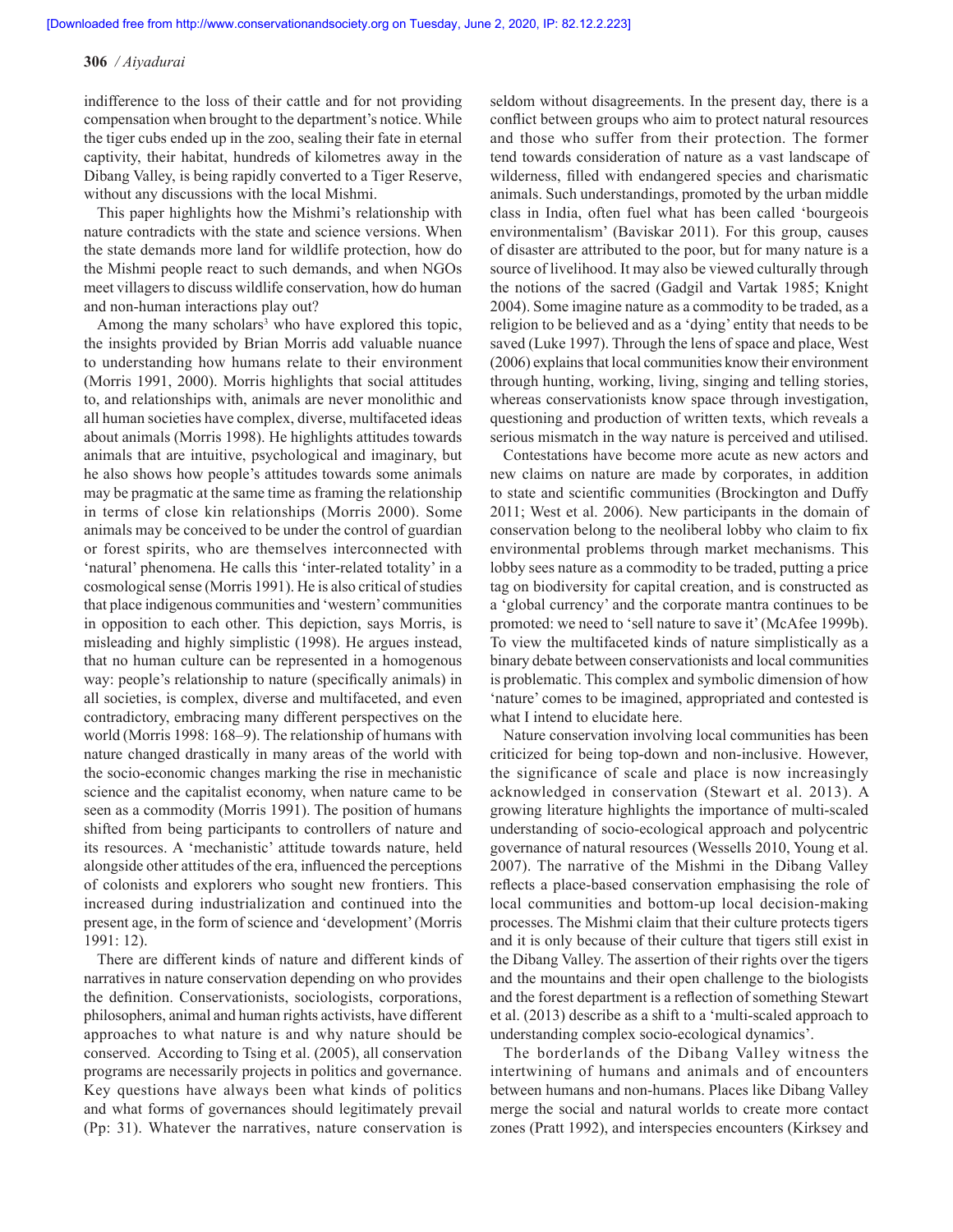Helmreich 2010). In such meeting spaces, cultural meanings of nature are created and recreated resulting in multispecies ethnography. Earlier works looked at the impact of humans on nature and how natural process influence human societies where humans were only treated as agents in these process (Peet et al. 2011). Multispecies ethnography differs from earlier studies in the way it focuses on mutual dependencies of humans and non-humans (Faier and Rofel 2014). The interface between humans and non-humans allows hybrid ontologies to emerge, enables deeper exploration of how human life arises out of encounters and entanglement with other species, and reframes human identity through interspecies relationships (Faier and Rofel 2014; Tsing 2012).

In 2004, the extinction of tigers in the Sariska Tiger Reserve (Rajasthan, India) shocked the nation and the conservation community. It came as a wake-up call to the Government of India. In response, the National Tiger Conservation Authority4 and Wildlife Crime Control Bureau were set up (MoEF 2005), who initiated country-level tiger population estimation every four years. Young researchers and biologists from across India were recruited and trained by the prestigious Wildlife Institute of India to survey tiger habitats and to estimate the population of the tigers, assess their prey and habitats. According to the latest figure (2014), there are 2226 tigers in India and there has been a 30% increase from the previous census in 2010 and 2006 when the count was at 1706 and 1411 respectively (Jhala et al. 2015). In the Dibang Valley there has been no census of wildlife undertaken yet, but surveys on tigers have begun, including preliminary camera traps exercise, scat collection, status of prey and its habitats (Gopi et al. 2014). The enthusiasm to rescue the two tiger cubs in the Dibang Valley and subsequent plans to reconstitute Dibang Wildlife Sanctuary as Dibang Tiger Reserve has to be seen in this light.

# **METHODS**

This work was undertaken as part of my Ph. D fieldwork (2013-2014) in the Dibang Valley district of Arunachal Pradesh, India. My approach was anthropological and my key methods were in-depth interviews and participant observations. I stayed with an Idu Mishmi family in Kongo village, near Anini, headquarter of Dibang Valley district. Living with a family provided me with insights into their lifestyle and customary practices. Casual conversations beyond questionnaires during informal meetings were more valuable for understanding the Mishmi's perceptions of nature, which otherwise is not possible in the structural rigidity of questionnaires. I recorded discussions using an audio recorder, after asking for permissions. Attending funerals and healing rituals gave me time to interact with shamans (*igu*) and other villagers. I interviewed hunters, shopkeepers, local village leaders, students, teachers, women and priests. When researchers and NGOs visited the Dibang Valley, I joined them in their meetings with the villagers and in their surveys inside the Dibang Wildlife Sanctuary for camera-trap sessions and mapping exercises.

The Dibang Valley district is located between  $95^{\circ}$  17' and 96° 38'E longitudes and 28° 38' and 29° 27'N latitudes. It has mixed vegetation ranging from bamboo forests and temperate broad-leaved forest to temperate conifer forests. These forests are home to rich faunal species such as Tiger *Panthera tigris tigris*, Clouded leopard *Neofelis nebulosa*, Common leopard *Panthera pardus*, Asiatic golden cat *Catopuma temminckii*, Snow leopard *Panthera uncia*, Marbled cat *Pardofelis marmorata*, Fishing cat *Prionailurus viverrinus*, Wild dog *Cuon alpinus*, Takin *Budorcas taxicolor*, Goral *Naemorhedus goral*, Himalayan Musk deer *Moschus chryogaster*, Indian muntjac *Muntiacus muntjak* (Gopi et al. 2014). 'Eastern Himalayas' is one among the 34 globally recognised 'Biodiversity Hotspots', and Arunachal falls within this Biodiversity Hotspot (CI 2015; Myers et al. 2000). This region is also recognised as an 'Ecoregion' known as the 'Indo-Malayan Eastern Himalayan Broadleaf and Conifer Forests' (WWF 2015). Arunachal, particularly places such as the Dibang Valley, is largely understudied.

My fieldwork was spread over a period of one year with visits to Itanagar, Roing and Anini. Hindi was the medium of communication. My capacity to learn the local language was limited to names of animals, birds, food items, greetings and kinship relations among the Mishmi. For this paper, I prefer to write 'Mishmi', instead of Idu Mishmi for the convenience of the readers.

#### **ARGUMENT**

#### **Mishmi and the Dibang Valley**

The Mishmi are one of 26 indigenous groups inhabiting Arunachal Pradesh. Three clans of Mishmi reside on the Indian side of the international border and one on the Chinese side (Table 1).

Largely dependent on land for swidden farming, Mishmi have a difficult life because of limited agriculture and a lack of productive land, which limits year-round farming. Most parts of this district are uninhabitable making the Dibang Valley district with the least human density in the country (1 person per sq.km), compared to India's population density of 421 persons per sq. km. Lately, the Government of India has

| <b>Details of the four clans of Mishmi</b> |                                             |                |                  |                        |
|--------------------------------------------|---------------------------------------------|----------------|------------------|------------------------|
| <b>Clans</b>                               | <b>Sites</b>                                | Country        | Other<br>names   | Population<br>(approx) |
| Idu                                        | Dibang valley<br>and Lower<br>Dibang Valley | India          | Midu             | 50,000                 |
| Miju                                       | Lohit and<br>Anjaw                          | India          | Kaman            |                        |
| Digaru                                     | Lohit and<br>Anjaw                          | India          | Taraon           |                        |
| Deng                                       | Zavu vallev                                 | South<br>Tibet | Deng,<br>Dengba, | 1,300                  |
|                                            |                                             | China          | Darang,<br>Geman |                        |

**Table 1**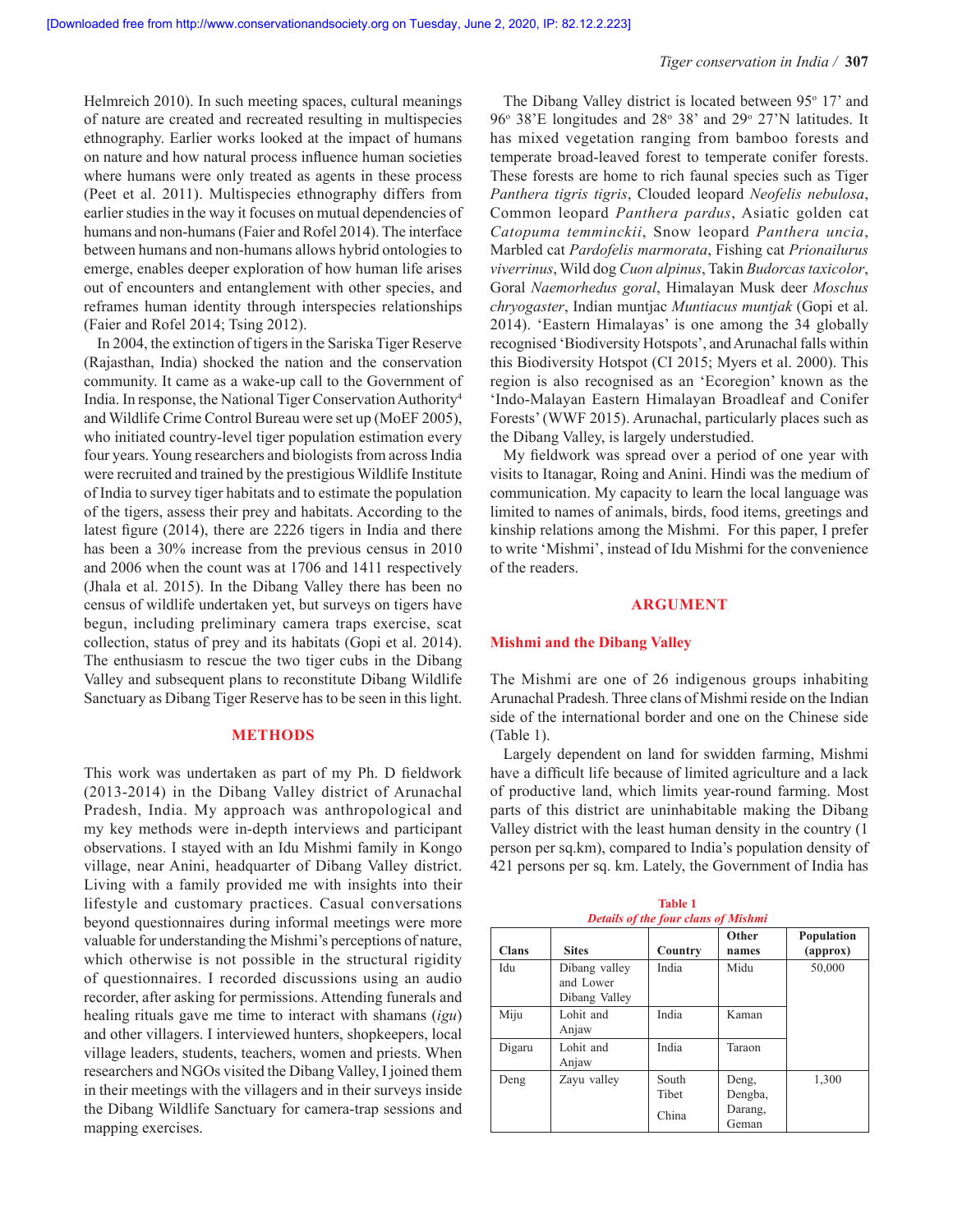been investing in 'development', which is rapidly shaping the region. The Government of India has plans to build a 2,000 km all-weather road along the border with China (Kumar 2014). Arunachal's first passenger railway service was started in 2014 (Singh 2014). A special Mountain Strike Corps was set up along the border by the Indian Army (Pandit 2014). The region is currently witnessing the construction of several hydroelectric projects (Dutta 2008). Ideas of development are even reflected through creation of national parks and biosphere reserves with the framework of green development. With more militarisation and development of these border regions, there will be changes, including resistance from the local people. There are concerns of unplanned development in this region geo-politically, ecologically and culturally sensitive region (Rahman 2014). While the Dibang Valley is one of the remotest parts of Arunachal Pradesh, I do not want to paint a picture of the Mishmi people as an 'untouched remote tribe', because they are not. The Mishmi are active politically active and on digital platforms, such as Facebook where news reports and articles of common interest to the Mishmi community are fiercely debated.

In 2013, the Government of Arunachal Pradesh issued a circular (Memo no. ASFD/DWLS/ESZ/167-196 dated February 19,2013) to the village councils of the Dibang Valley to initiate the constitution of an eco-sensitive zone<sup>5</sup> around the Dibang Wildlife Sanctuary, which means, an area surrounding the Sanctuary will be acquired for wildlife conservation. Other than this circular, no other formal communication took place between forest officials and local residents of the Dibang Valley, triggering concerns especially among those living close to the border of the sanctuary. Whilst there is no habitation inside the sanctuary, here the Mishmi have hunting and fishing grounds, and ancestral lands where they collect forest produce. While information at the local level was far from clear, online newspapers and NGO websites carried the news of the tiger cubs rescue, highlighting the importance of this region as a potential tiger reserve. Websites carried pictures and stories of the successful rescue of the cubs (Figure 1). All the while, the villagers continued to face economic loss from the wildlife attacks on their cattle with no relief or support from the forest department. As researchers and NGOs continued to arrive for research on tigers, villagers were perplexed by the sudden interest in the tigers in the region. The news of the tiger reserve had not reached the region yet, but the possibility of changing the nomenclature from 'Dibang Wildlife Sanctuary' to 'Dibang Tiger Reserve' was all over the internet and newspapers, marking this as an important site for conservation.

However, much needed discussions with people on the ground was yet to occur.

When the state needs more land for tiger conservation and when NGOs meet villagers to tell them about mapping tiger habitats, how do Mishmis react to these initiatives? How do interactions play out? Such encounters have the 'messy and surprising feature' of global interactions. The awkward, unequal, unstable and creative qualities of interconnection across difference produce 'friction' (Tsing 2005:4). The tense,



**Figure 1** *Online news of the tiger cubs rescue (Source: The Indian Express 13th October 2013)*

contradictory claims and counterclaims over tigers create spaces of 'discomfort' and in some contexts 'resistance to green development' (McAfee 1999a). This valley has seen people's movements against dams, but current discussions and debates turn on the issue of tigers.

## **'Tigers are our brothers'**

Angeche6 , a 45-year-old Mishmi man was very vocal about the forest government's role in Dibang Valley. His question was straight:

'Why a tiger reserve here? We don't hunt tigers, they are our brothers! Tigers and humans were born to the same mother. We kill tigers only as a last option, when they become a human threat or when they are killed in traps accidentally. We are protecting them anyway.'

Anyone visiting the Mishmi hills and interested in wildlife and conservation cannot fail to encounter the mythological story of Mishmi and tigers as brothers. Such narratives of tigers as siblings are popular in other parts of Arunachal Pradesh (Aisher 2005; Aiyadurai 2007). According to the Mishmi mythology, Mishmi and tigers were born to the same mother and were siblings (tiger, the elder brother and human, the younger brother). The younger brother hunted a deer and left the deer with the elder brother to collect firewood. On his return, he was terrified to see his brother eating the meat raw. He told his mother, 'my younger brother is a tiger. If he can eat raw meat, then one day he will eat me too'. The mother came up with a plan: she would hold a competition between the two brothers. The one who crossed the river and was first to reach the bank would kill the other. The tiger decided to swim across the river, whereas the Mishmi took the bridge. The tiger was the first to reach the bank, but as the tiger emerged from the water, the mother threw an antnest on his body to prevent him from winning. The tiger dived back into the water and scratched his body against a rock. The Mishmi, meanwhile, reached and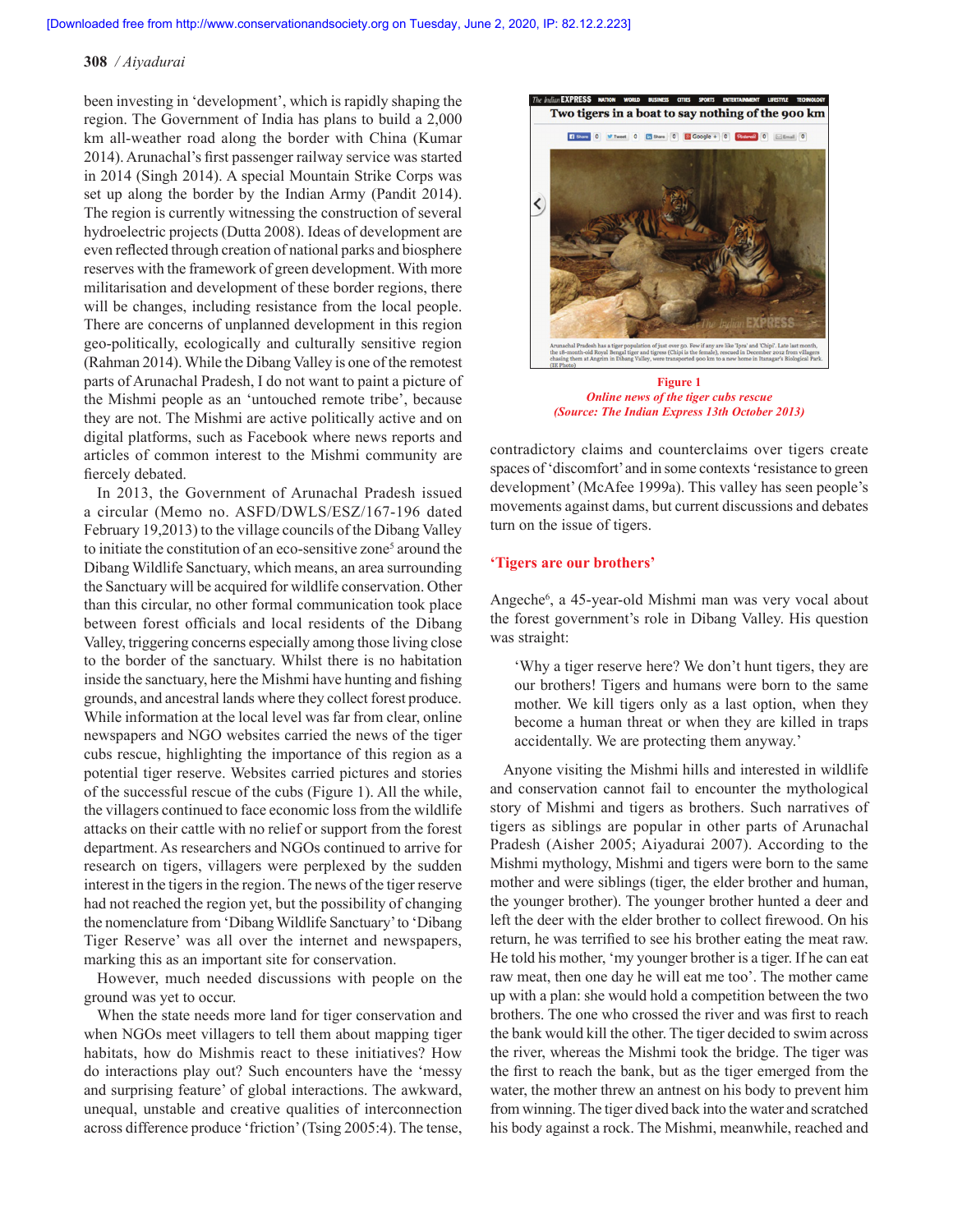climbed up the bank and shot the tiger with an arrow. Thus, the tiger died and its body floated in the river and was swept away to a faraway place. Several years later, a bird saw the bones of the tiger scattered on the riverside. The bones were white and shone bright in the sunlight. Thinking these were eggs, the bird sat upon them. From these bones came the tiger, and from the smaller bones came the leopard, the leopard cat, the clouded leopard and the civet cat. This is a story of a tiger being born again. This story is also why the Mishmi refrain from killing tigers. For Mishmi<sup>7</sup> , the tiger (*Aamra)* is their elder brother *(Apiya).* It is the most revered and feared animal, and killing tigers is prohibited. In fact, it is viewed as 'homicide'.

According to Morris (2004), treating animals as persons sets up a relational epistemology towards other animals and other 'natural' beings. In the case of the Mishmi, there is a kinship relation that Mishmis have with the tigers. Morris also argues that we need to distinguish carefully between social practices and cultural representations. If killed or trapped accidentally, a senior *igu* will be invited to carry out the required ritual *(Taamaamran*), which involves a huge expenditure because the ritual is equivalent to a funerary ritual conducted for humans. During this elaborate ritual carried out over five days, strict taboos (*angein)* are observed not only by the person who killed the tiger but also by the entire village. Every *igu* owns a belt (*Amrala*) made of linearly arranged tiger canines, through which he receives power. This belt is a necessary ritual item for *igus* while performing a funeral or any other important rituals like *Amrase<sup>8</sup>* or *Reh<sup>9</sup>*. To prevent attacks by spirits, *kheenu*, the *igu* wear tiger tooth belts to awaken the spirit of the tiger.

In addition to Tigers, Hoolock gibbons (*Hylobates hoolock*, *Amepon* in the local language) are also considered sacred among the Mishmi. Like tigers, gibbons also enjoy the status of religious protection<sup>10</sup>. Due to a sibling relationship with them (Sarma et al. 2014), the Mishmi are careful not to harm these animals in any way. While killing animals like tigers and gibbons are conceived as equivalent to homicide, other animals like Takin *Budorcas taxicolor taxicolor*, musk deer *Moschus chryogaster*, Asiatic black bear *Ursus thibetanus*, Wild pig *Sus scrofa,* Serow *Naemorhedus sumatrensis*, Malayan giant squirrel *Ratufa bicolor*, Temminck's tragopan *Tragopan temminckii,* Kalij pheasant *Lophura leucomelanos,*  and Blyth's tragopan *Tragopan blythii* are no less frequently hunted. The use of these animals is diverse and widespread: meat as food, skins as bags and mats. Animals skulls are used as sacred objects to be mounted on skull boards, *Amuneenddon<sup>11</sup>*. However, as Morris suggests across his works, relationships to animals are never monolithic. In the Mishmi case, attitudes to animals are complex, ranging from complete protection (e.g. tigers and hoolock gibbons) to restricted hunting (ungulates and bears). Morris' discussion of types of 'person' is useful here. Different kinds of animals are treated differently depending on the degrees of personhood. Some animals are completely protected as other human beings, while others are seen as non-human animals with moral agency and consciousness. On the same lines, Tsing (2013) argues for a 'more-thanhuman-sociality' through which she advises scholars to explore 'multispecies landscapes' and the dynamic relations between different species; webs of relations that extend well beyond 'individual enrollment for human tools' (2013).

There is a sense of moral responsibility attached to hunted animals, and taboos *(aangi)* observed during hunting and trapping makes hunting *(aambe)* a serious activity. Before setting out to hunt a ritual (*aamboo*) is carried out either by an *igu* or by the hunter himself to ask for safety and success in hunting. Hunters follow a 'moral code' of conduct during hunting trips. For instance, getting angry, abusing or cursing someone, making jokes, ridiculing someone, swearing is strictly avoided. There are unique code words which are only used during hunting, especially in the high mountains. For example, *Aala* (musk deer) will be called *Tambe aaroku-chi,*  which means meat of the high mountains. These code names for animals also indicate the kind of habitat and forest types the animals are found which reflects hunter's knowledge of the landscape (Table 2).

It is important that hunters have knowledge of these code names. Uttering the wrong names, is believed to have a negative effect in the form of sudden illness, accidents or losing their way during hunting. When the hunt is successful, the hunter performs a ritual *(aanphun aangi)* in which the hunter makes a 'symbolic payment' in the form of meat and metal<sup>12</sup>. A small chunk from the ear of the dead animal is cut with a machete *(dao/ eyenchen)* and followed by a prayer. The 'symbolic payment' is made to Golon*,* the most feared and respected spirit (for hunters, a kind of master-spirit)<sup>13</sup>, who is believed to live on the high mountains and is the guardian spirit and spirit carer of all wild animals. Golon supplies animals

| Code words for animals used during hunting |                            |                                                                                               |  |  |
|--------------------------------------------|----------------------------|-----------------------------------------------------------------------------------------------|--|--|
| English<br>names                           | <b>Idu Mishmi</b><br>names | Hunter's codes                                                                                |  |  |
| Goral                                      | Aamee                      |                                                                                               |  |  |
|                                            |                            | <i>azo chi</i> (the one on rocky slopes)                                                      |  |  |
| Takin                                      | Aakrun                     | ambeka chi (tambe-meat, kachi-big).<br>The one with big meat                                  |  |  |
| Musk Deer                                  | Aalaa                      | tambe aaroku chi (tambe-meat,<br>aaro-high mountain, ku-place). Meat<br>of the high mountains |  |  |
| Wild Boar                                  | Aamme                      | enabolon (enambo-nose, lo-long).<br>The one with a long nose                                  |  |  |
| <b>Barking</b><br>Deer                     | Maanjo                     | <i>tambre-shu (shu-small)</i> . The one<br>with small meat                                    |  |  |
| Serow                                      | Maaren                     | aazo-chi/ama-dro (ama-tree name,<br><i>dro</i> -two horns)                                    |  |  |
| Monkey                                     | Aame                       | <i>aadichi</i> ( <i>aadi</i> -above). The one who<br>lives on the trees                       |  |  |
| Satyr<br>Tragopan                          | Peha                       | <i>apipa-chi (apipa-leaves)</i> . The one<br>who lives near leaves                            |  |  |
| Sclater's<br>Monal                         | Pidi                       | <i>aaron chi pra-a (aaron-mountain).</i><br>Bird of the mountains                             |  |  |
| <b>Blood</b><br>Pheasant                   | Cheekhoo                   | brunshu (brun-leg, shu-red). The one<br>with red legs                                         |  |  |
| Tiger                                      | Amra                       | ketrebo-stripes. The one with stripes                                                         |  |  |
| Elephant                                   | Enonohoya<br>imina gila/   | Enonohoya-both sides, imina-tail,<br>gila-chunlaa (having). The one                           |  |  |
|                                            | chunlaa                    | having a tail on both sides                                                                   |  |  |

**Table 2** *Code words for animals used during hunting*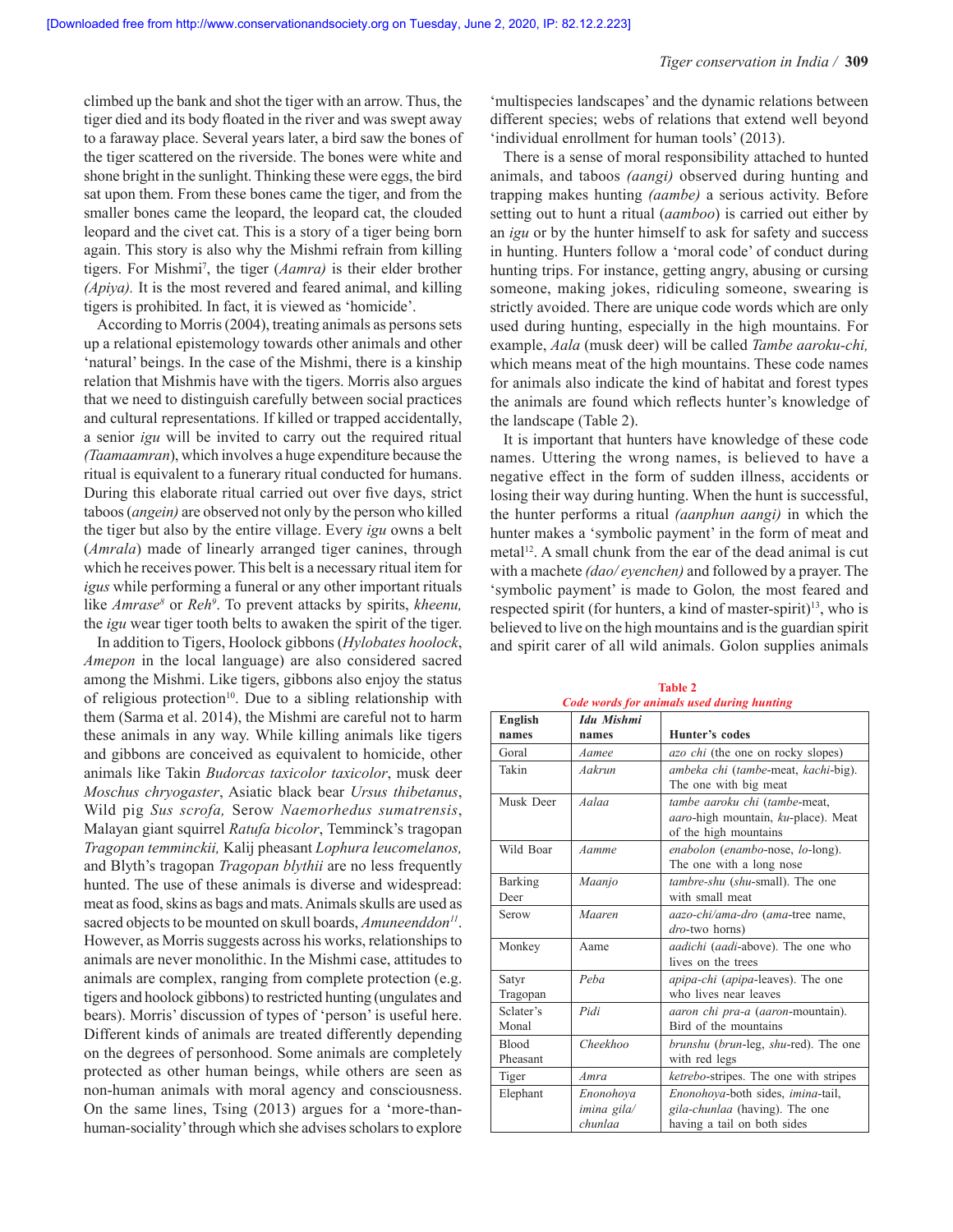to hunters. Therefore, when hunting is successful an offering is made to Golon.

Mishmi believe in the presence of several spirits (*kheenu*), in farms, houses, forests and mountains. These spirits help in providing farm products, wild animals, safety, health and wealth to the Mishmi. To achieve this, people follow a code of conduct and behaviour in order to receive blessings from these spirits and success in farming and hunting. If people fail to satisfy these spirits, harvests may fail and hunts can be unsuccessful. In some societies, forests are seen as ancestors who unconditionally provide food in a 'giving environment' (Bird-David 1990). Among the *Nayaka*, a foraging people living in Southern India, Bird-David (1990) describes that forests are viewed as parents, in relation to whom the Nayaka themselves are children of the forests. The spirits that inhabit hills, rivers and forests are referred to as the 'big father' and the 'big mother'. This 'giving environment' contrasts with the 'reciprocating environment' where provision of food is conditional upon proper conduct. Morris (2014), though, feels that it is misleading to interpret the forest only as a parent or 'giving environment' (pp. 227), reducing the complexity of human relations with the environment to a single metaphor. Among the Mishmi, there is a reciprocal relation with spirits during hunting, farming or slaughtering of domestic cattle, and the relationship between humans and the natural world is acknowledged through rules and regulations, often underpinned by feelings of fear and respect, and through exchanges permeated by feelings of gratitude and regret (Morris 2000: 21). Whilst hunting is viewed as a religious activity, it is also an important empirical and pragmatic activity for subsistence, trade and the protection of humans and their property (crops and cattle).

## **Tiger as a national animal**

The 1970s in India was an important period in the conservation of tigers when the Government of India created a number of tiger reserves across the country, which still continues. The tiger was made the National Animal of India in 1973, the same year Project Tiger was implemented. The Dibang Tiger Reserve could be the latest to join the list. Starting from nine tiger reserves in 1973, the number of tiger reserves has gone up to 47 in 2014 (MoEF 2015). Once considered a 'devilish brute' and then a 'large hearted gentleman' during the colonial era (Rangarajan 2012), the rise in the status of tigers to the National Animal of India is remarkable. This makeover of the image of the tiger points to the transition in the relationship of humans to nature in India, especially with large carnivores.

In the early 1970s, European biologists affirmed that wild tigers were only in sufficient numbers in the forests of India and Bangladesh to save them (Greenough 2003). This made India focus on its tigers as a national project and to boost its national prestige, by formulating conservation laws, especially, the passing of the Wildlife (Protection) Act in 1972. The act was made possible by the Former Prime Minister, Indira Gandhi, who took personal interest in wildlife conservation (Rangarajan 2009; Wright 2010). This project was also a window to exhibit India's scientific expertise and ecological responsibility to save tigers from extinction. She believed that nationalistic politics and environmental concerns strengthen each other and generated an attachment to terrain, and therefore an 'attachment to nation' (Greenough 2003: 222). India's fast degrading environment and its concerns overlapped with concerns for global institutions, which saw India as a suitable 'receptor site<sup>14</sup>' (Frank et al. 2000). These sites were 'symbolic markers' (Schwartz 2006:116) that reflected India's selfdetermination and commitment. Since then, there has been a global rise in protected areas and proliferation of treaties that led to India's commitment to the global wildlife conservation. In 1969, the International Union for Conservation of Nature and Natural Resources (IUCN) conference was held in New Delhi that raised global awareness of the plight of the Indian tiger and helped establish an Indian chapter of the WWF (Lewis 2003).

Lewis (2003) has argued that wildlife conservation is a US export which 'reinvented' itself and was replicated in India's ecosystems. Indeed, from an ecological point of view, creating Tiger Reserves was seen as a solution. The national park<sup>15</sup> model was replicated in various habitats and ecosystems across the country. The ecological rationale behind this was that saving tigers would maintain the ecological balance. When the top predator is conserved, the argument went, the resources within the entire ecosystem would be secured. From this point of view, the tiger is viewed as an umbrella species<sup>16</sup>. As a key stone species<sup>17</sup>, tigers are crucial because their removal can trigger the collapse of the entire ecosystem. Similar views were echoed by 'pioneer ecologists'18 who supported 'wilderness' as biodiversity preserves and argued for the need to develop an 'ecological sensibility' to respect other life forms (Morris 2014: 97). Their ideas of wilderness did not mean pristine landscapes but landscapes inhabited and altered by humans, 'humanised or cultured' landscapes (Ibid: 100) with embedded meanings and significance. Walter and Hamilton (2014), suggest that these cultural landscapes should be adopted as the ethical and foundational philosophy of conservation programmes, where indigenous perceptions of landscapes, cultural and spiritual meanings are infused into the model of conservation. These views depart from the ideas of untouched wild landscapes promoted by the scientific conservation dogma.

## **Dibang tigers: Indian or Chinese?**

The researchers who visited the Dibang valley before 2012 blatantly discarded Mishmi reports on the tigers, asserting that the tigers were unlikely to survive in this terrain with low prey population. With sudden focus on tigers by the state, scientists and NGOs, local people were bewildered at the lack of such interest earlier and questioned this sudden excitement. Concrete evidence of the existence of tigers (live animals and blood samples) from the tiger rescue operation in 2012 changed everything. 'Scientific' evidence with camera traps,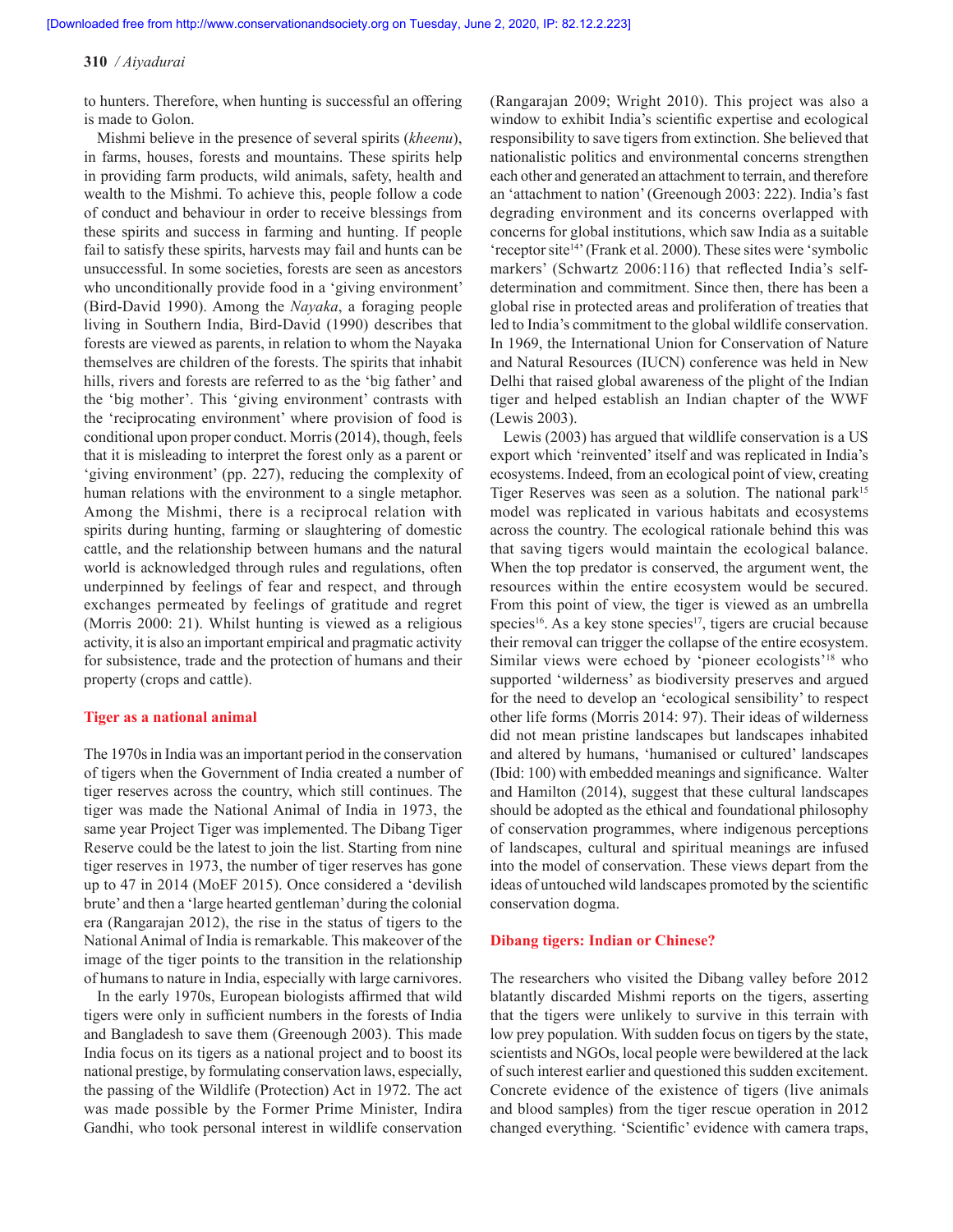scats and pugmarks was needed to start research formally. In addition to tigers, scientists were motivated to visit the Dibang Valley to carry out further research to see what other species existed there.

The geo-political location of the Dibang Wildlife Sanctuary makes it crucial and fascinating for wildlife science and conservation. After rescuing the tiger cubs, one of the concerns of the scientific community was to confirm the identity of the captured tiger cubs. The question was whether they belong to *Panthera tigris tigris* (Bengal tiger found in Indian subcontinent) or *Panthera tigris corbetti* (Indochinese tiger found in continental southeast Asia). Were these Chinese tigers or Indian tigers? Tigers are free ranging and this is a transnational landscape, therefore the probability of 'Chinese' tigers crossing over the Indian border was highly probable. One of the visiting scientists, Kumar (\*this name is anonymized) said, 'hypothetically if these cubs were Chinese subspecies, it indicates the biological wealth of the area; and the overlapping of two subspecies is an indication of biological uniqueness'. The DNA testing of the blood samples confirmed that these were indeed Indian tigers *(Panthera tigris tigris)*.

Compared to the perspectives of the Indian state and science, perceived through their window of their own disciplinary professions (Pimbert and Pretty 1997), relations between the Mishmi and nature appear complex and multifaceted. The disciplinary specialisations underpinning wildlife conservation lead them to focus often on particular elements of the ecosystem in which they specialise, such as tigers, orchids, and hornbills. As a result, the relationships of species with other landscapes (villages, farms, roads) often get ignored. The concept of nature is unitary in science (Greenough 2003) where every organism is governed by DNA and by the same evolutionary concepts. DNA studies are increasingly becoming crucial in defining 'species'. The state also adopts this approach and provides logistical support and official protection to save species. Classification of the natural world is inherently both a practical activity and a social process (Morris 2004).

## **DISCUSSION**

The Dibang Wildlife Sanctuary can be seen as a typical 'paper park' that exists in an administrative vacuum (del Valle 2002:150), without proper maps or boundary demarcation and with insufficient field staff. There is a real concern that when the state takes interest in tiger conservation there will be more, and stricter, regulation of people's access to wild animals. There is a feeling among many villagers that resources are better conserved if customary laws are in place. Many express concerns that increased government regulation will result in a diminished sense of ownership and care for local resources, and end up with local people over-exploiting such resources. As Angeche said,

'See this jungle is my clan's. We save the animals here. We can go whenever we want, without permission, but for hunting, we have to take permission from the clan member. If as a clan member, I do not permit, then he cannot hunt. If this becomes government property, then any one can hunt, it's free will.'

These anxieties manifest also in disagreements during encounters between the Dibang residents and the visiting research teams or NGOs. In January 2014, a survey team from a research institute of the Government of India, to study tiger presence was not permitted to enter the forests. The team was there to plant camera traps, to collect evidence of tigers and its prey. After hours of pleading and persuasion, the team was unsuccessful in convincing the villagers and the team left to survey another part of the Dibang Valley. Incidents like these are rare but the sudden increased state interest in tigers, without any discussions with the village headmen and local council members about the nature of the visit, are leading to such situations. People fear the government will seize more of their land without asking, as was the case in the Dibang Wildlife Sanctuary in the 1990s. 'We are not opposing them (forest department). We have already given 4914 sq. km to wildlife<sup>19</sup>. If we give all to wildlife, where will we sit, where will we have developmental activities', said one village council member.

In 1998, the Dibang Wildlife Sanctuary was established without any public discussions. This has become a sensitive issue among the Mishmi. Words like 'tigers', 'wildlife' and 'forest department' and even 'NGOs' can spark instant arguments and debates. Now the plans of a Tiger Reserve have only added to the existing discontent among the Mishmis. Any individual or group visiting the Dibang Valley for tiger or forest research have become easy targets for such frustrations. There are incidences of intimidation and acts of 'non-cooperation' with visiting research teams. At the official level, there is a public interest litigation (PIL)<sup>20</sup> and Right To Information (RTI)21 filed by the local residents to know the basis for declaring 4914 sq. km as the sanctuary.

Using their belief of having sibling relations to tigers, the Mishmi question the logic of protecting tigers by the state. The Mishmi people make claims on their ancestral lands and forests through notions of 'relatedness' in the form of kinship with tigers and sentiments of 'fear-cum-respect' in relation to the forest guardian, Golon.

'There are many taboos… Social taboos are there. We are preserving wildlife because of these taboos. If we had hunted without restrictions, wildlife would have finished by now', said the village council member.

The discussions invariably get focused on local taboos and how they care about tigers. Through Mishmi claims on local wildlife, their indigenous taboos relating to conservation of wildlife are framed as a sort of 'cultural capital' (Bourdieu 1986).

In addition to Morris, scholars across the social sciences have found human-relatedness to be central to many notions of 'nature' (Descola 2013; Ingold 1996; Mullin 1999; Kohn 2013). Relatedness through kinship varies, for example in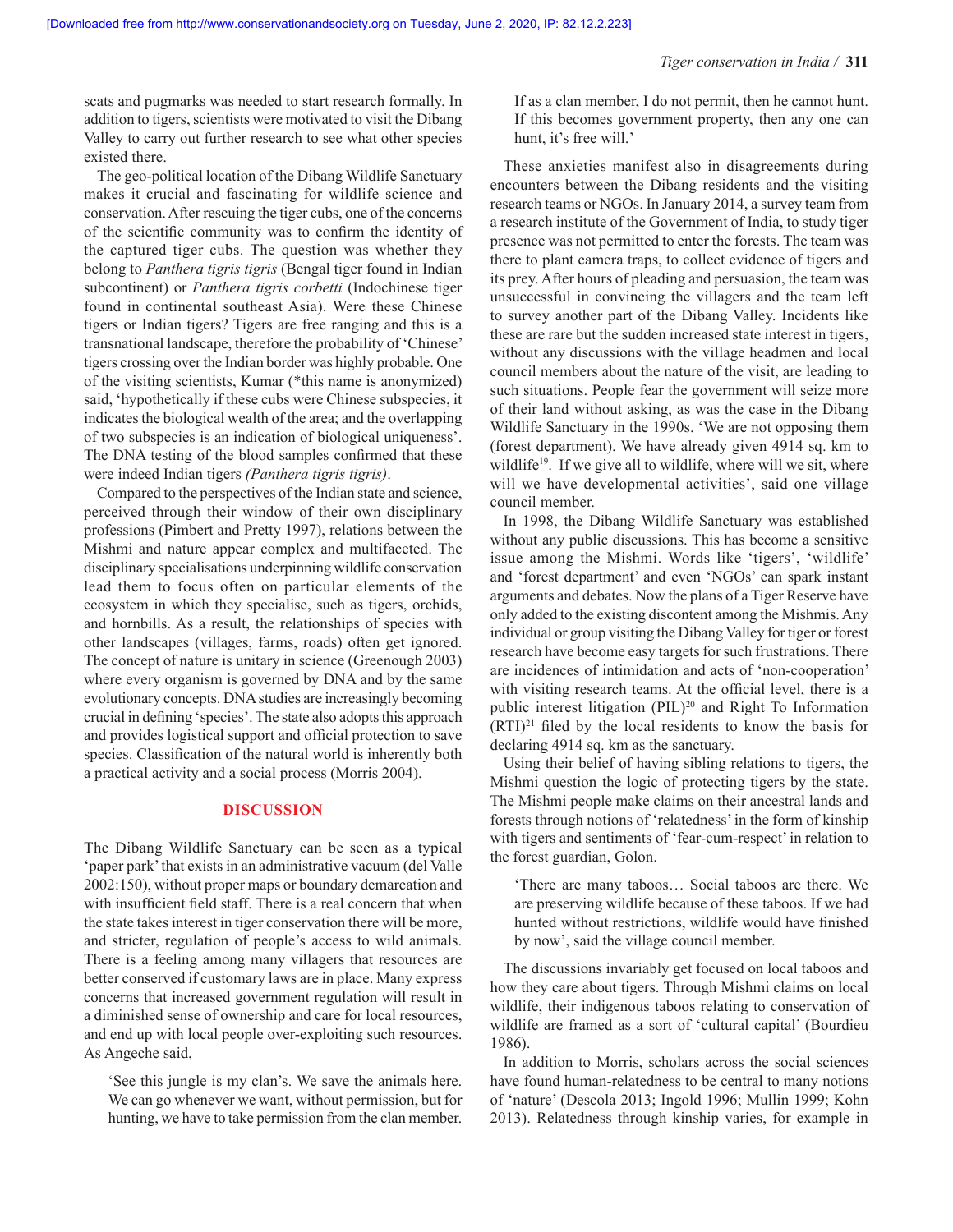parent-child relations, sexual relatedness, procreation, or just simply 'name-sake' relatedness (Bird-David 1990; Ingold 1996). Kinship with other life forms are part of the identity of many indigenous groups. Such genealogical ties and sense of belonging bind individuals to groups, to places and to their own past (Jamieson 2001). People in Bangladesh and Nepal have similar kinship ties with tigers. In Nepal, tigers, humans and bamboo are seen as brothers. A story dealing with the conception and birth of the first man also marks the birth of several other species, underlining their brotherhood (kinship) and relatedness (Hardman 2000). The Sundarbans forest dwellers conceive of themselves as tied in a web of relatedness with tigers (Jalais 2010: 10). In Malawi, relations between people and animals evoke 'kinship' (Morris 2000: 167). Killing an animal is like killing a kin-person, and therefore may have consequences, a risk ameliorated through precautionary rituals.

While discussing wildlife conservation, the Mishmi rebut, 'we are also conservationists!' They take credit for tiger conservation locally because of the taboo on tiger killing. They place themselves not only as local or 'indigenous conservators' of tigers only, but also of other wildlife. The presence of a viable population of gibbons in the foothills of lower Dibang valley offers evidence of the conservation value of such indigenous restrictions (Sarma et al. 2014). These local restrictions, according to Mishmi, indirectly lead to less hunting trips and fewer animals caught. Due to the fear of Golon, hunting activities are regulated, they assert, and this conservation ethos makes their indigenous culture one that assists in wildlife conservation. Taboos and ritual practices performed during and after hunting force Mishmi hunters to delay the next hunting trip. Strict taboos, in addition to the sparse population of the Mishmi, the extremely rugged mountainous terrain with difficult road access, the immense knowledge of the landscape and the extraordinary skills required to hunt, all restrict the number of active hunters in the region.

The Mishmi version of caring for tigers is different from the state-cum-science's vision of tigers as state property, the tiger as national animal, as endangered species and as a keystone species.22 Species that are valuable to communities often have an ecological keystone value and contribute as such to the integrity of local ecosystems. These close similarities between ecologically valuable species (keystone) and socially valued species often trigger people's participation (Ramakrishnan 1998).

These different 'avatars' of tigers, as brothers to indigenous people, as a national animal for the nation-state and its citizens, and as an endangered species for biologists, lead to different and mutually conflicting understandings of 'nature' (Cronon 1995). The middle ground sought in other contexts in Arunachal, as in Namdapha in the recent past, simply does not seem to exist (Datta 2007). While these groups each in their own way articulate ways and means to protect tigers, their approaches vary enormously. Taboos and law enforcement protect tigers in very different ways, and this is at the heart of conflict between people and the Forest Department.

## **CONCLUSION**

In this paper, I have outlined some critical threads of how the Mishmis of Arunachal Pradesh relate to tigers, how their relation with animals ranges from protecting some animals (for example, tigers and hoolock gibbon), utilising animals for meat (takin, serow, barking deer), trading animal parts (pods of musk deer and gall bladders of bears), and if required killing carnivores that attack their cattle (wild dogs, tigers) or animals that raid their crops (bears, ungulates, wild pigs). These multifaceted meanings conflict with the state view of 'wild' animals as 'scheduled animals'23 (GOI 1994), or species catalogued as 'endangered', 'critically endangered', 'vulnerable' or 'least concern' (IUCN 2014). State institutions view animals through the lens of population numbers and levels of threat they face. Tigers and their conservation evoke emotions both at the local level (as kin), for the state (as a national symbol), and for science (as a species under threat of becoming extinct).

In the context of management, Gissibl et al. (2012) argues that keystone species can sometimes marginalise alternative readings of the landscape. National and scientific avatars of tigers are similar to 'cosmopolitan tigers', an imagery created by the urban class that has the capacity to erase the local meanings attached to the tigers (Jalais 2008). Here in the Eastern Himalayas, we see how hegemonic western and scientific narratives of tigers marginalise alternative ways of understanding these and other animals. Further, these views have been naturalized and absorbed into an ecological nationalist frame and have acquired considerable power in state agencies, among experts and key conservation lobbies—a sort of statist takeover assuming new forms in other key regions, such as South Africa (Bonner 1994).

If there is a single Mishmi approach, it tends to be pragmatic. When a tiger becomes dangerous, as a last resort, they kill or trap their 'problematic' brother. Killing tigers (a schedule I species) is illegal according to the Indian wildlife protection laws (GOI 1994). This brings the Mishmi into direct conflict with the law. As a national animal, the tiger's image has been building from 1970s. It boosted nationalistic feeling for this species, helped make sovereign claims on tigers, and now has become the icon of wildlife conservation in India. This way of placing nature at the centre of a project for the nation state has been identified as 'ecological patriotism' (Rangarajan 2009: 304). But this can also be a way of disempowering some for the empowerment of others, in the Mishmi case empowering foresters and others who champion exclusivist conservation. Ironically this runs in the opposite direction to the approach outlined in the Tiger Task Force Report of 2005 (TTF 2005). The state pushes its agenda at the local level because of its global partnerships in the international platform for the commitment to tiger conservation. Using the tiger story and their hunting rituals and taboos, the Mishmi project themselves as wildlife guardians and stewards of the forest. To invoke the story of tigers as siblings is 'to recite a genealogy, to recall affiliational ties and to affirm a reciprocal bonding' (Whitt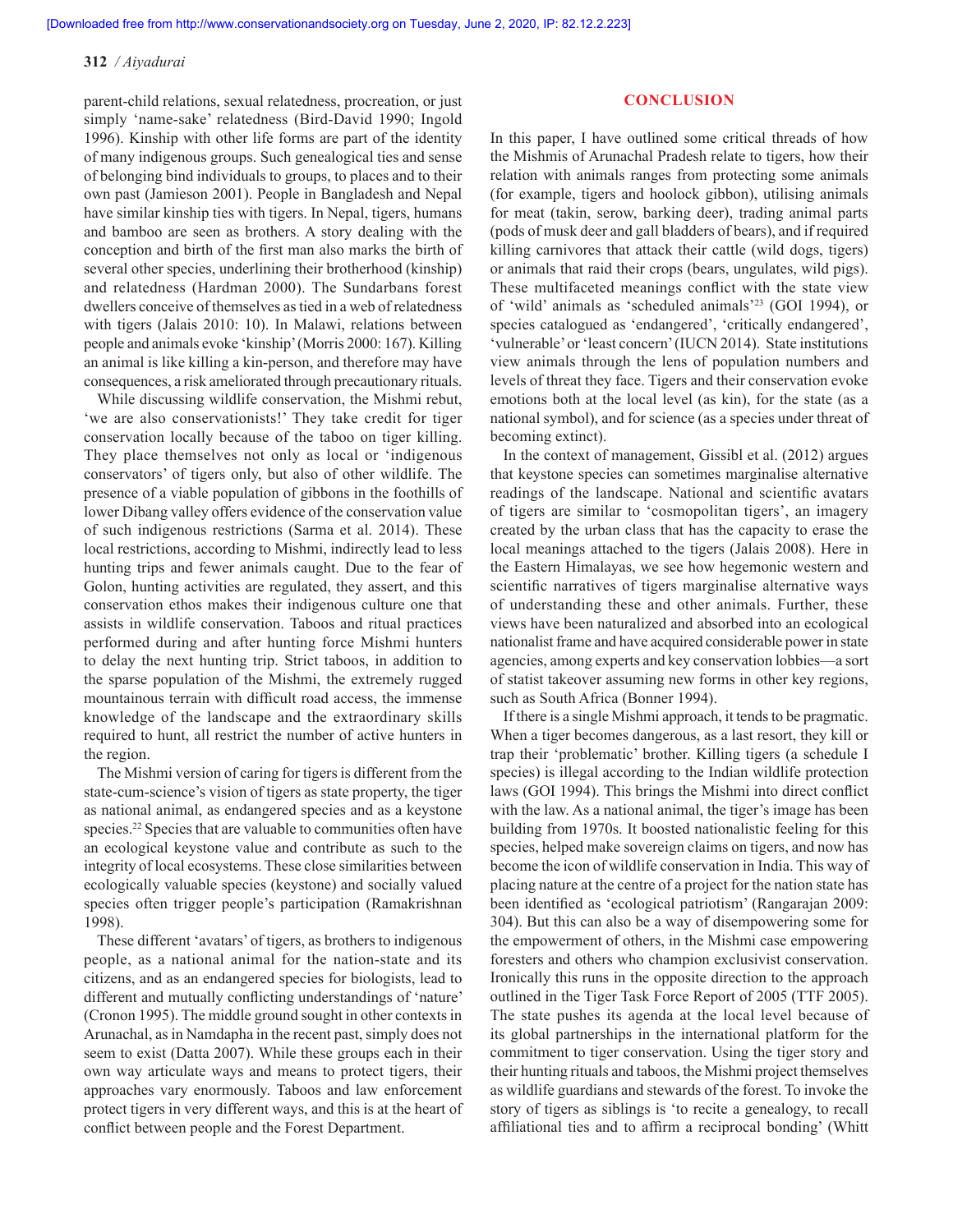et al. 2001). Such new forms of 'political performatives' (Cederlof and Sivaramakrishnan 2007) include two very different versions of nature: cosmopolitan/metropolitan and native/indigenous. The Mishmi view is grounded in notions of cultural value, physical attachment to place, and oral history. From the state's point of view, specific places have more conservation value than others. In some sense, the Mishmi and other stakeholders' claims to place and species are aligned, but their understandings of nature are not.

Nature conservation projects that engage local communities produce different outcomes. The story of the Mishmi hills is not over. What I witnessed was just the beginning of a long struggle over contested claims on nature, which is likely to become more complex in the future. The geopolitical location and the rich forest-based resources of the Dibang Valley makes this landscape, like others across this internationally contested state, crucial as the spotlight of national security, nature conservation and development where the military, dams and corporates play an active role. They promise opportunities of employment and 'development' to the local communities. Amid this cacophony, the Mishmi views may get drowned out, or they may get stronger. Within the Mishmi community, there are groups who feel tiger reserves will bring jobs for the local young men. The promise of employment of local youth as forest guards and tour guides is creating interest among the public. There are young men in Anini who are skilled entrepreneurs and work as guides for tourists, trekkers and naturalists who come in small numbers. According to them, the tiger reserve is a good initiative and they feel that by having a tiger reserve, the Dibang Valley will appear as an important tourist location in the global map. Mixed feelings among the Mishmi is understandable, but seeing the Mishmi people as naïve would be a mistake. In a meeting with Dibang residents, an NGO official explained the importance of tigers as top predators and how tigers keep the prey population under control. The official explained in detail the role of tigers: 'If tigers are killed, deer population will increase and destroy the forests'. This textbook-based food chain concept was demolished when the village council member replied patiently, 'If the deer population increases, we will control it, by shooting the deer. Because we don't kill tigers, the deer population is controlled by us'. This reveals a critical difference in the views of the local people and the official authorities. For the local residents, people hunt animals and see themselves embedded in the ecosystem, not absent or radically separate from it, unlike forest officials and scientists who see the ecosystem as 'natural', thus the need to promote preservation and delimit human interference in the ecosystem. The Mishmi view tiger and deer populations as a more-than-human flourishing, and not just a purified 'nature' that needs to be protected from humans. These officials preach to the Mishmi not to kill tigers, often not knowing that killing tigers among the Mishmi amounts to a taboo.

Why is the story of the Mishmis relevant to 'nature' conservation in the present day? The intersecting aims and mutual misunderstandings of the Mishmi, biologists and the Forest Department tells us a lot about the idea and practice of nature conservation in the present day, and highlight the value of a continuing shift towards community and place-based approaches to conservation. The case itself shows how dominant narratives of nature conservation, which continue to emphasise top-down protection can erase or devalue cultural, historical and symbolic meanings (Walter and Hamilton 2014), even those which uphold tiger conservation practices. The place-based views Mishmi have of their environment, and associated complex multispecies realities, highlight precisely why place-based perceptions must be acknowledged by the state and wildlife biologists in order to make way for the emergence of new forms of conservation research and practice (Adger et al. 2011; Williams et al. 2013).

We must be careful not to romanticise indigenous groups like the Mishmi as nature protectors or 'ecologically noble savages' (Redford 1991; Baviskar 2003; Li 2000). Mishmi's biocultural knowledge is articulated in response to the state's intervention to protect tigers and the forest department's indifference to local people's needs. State and NGO officials need to be sensitised towards local ways of perceiving wildlife and nature. This might trigger a breakthrough in the conservation of tigers in Dibang. In the absence of consultations with the local people, it is likely that conservation will lead either to coercion and/or marginalization of local communities, making long term conservation difficult; something which has already occurred in places like Sariska Tiger Reserve (Shahabuddin 2010). Dibang provides a good opportunity to rethink conservation and make a fresh start by involving people in positive and innovative ways. Morris reminds us that relations between humans and animals are often complex, intimate, reciprocal, personal, and, crucially, ambivalent. In the Dibang valley we find the multiple views of the local community standing against the 'monolithic' view of the modern state. Here, as elsewhere, the Mishmi ways of relating to nature cannot be reduced to a singular metaphor.

# **ACKNOWLEDGEMENTS**

I would like to thank the Rufford Foundation for Nature Conservation, Firebird Anthropological Foundation and Department of Sociology in National University of Singapore (NUS) for providing the field grant. I thank the Arunachal Pradesh Forest Department and the District Collector's office in Anini for helping me with research permits and logistics. I am grateful to my supervisor Dr. Maribeth Erb (NUS) for her guidance during this research. I thank Prof. John Kelly (University of Chicago), Dr. Alex Aisher and Dr. Vinita Damodaran (Sussex University) and Romit Choudhury (NUS) for providing valuable comments on this paper. I am thankful to my Mishmi friends, and the residents of the Dibang Valley and Roing for their time and hospitality during my research.

## **NOTES**

1. Some say the tiger was accidentally killed in traps laid for other animals, while others suspected that the trap was deliberately laid to kill the tiger. People were upset that this tiger killed several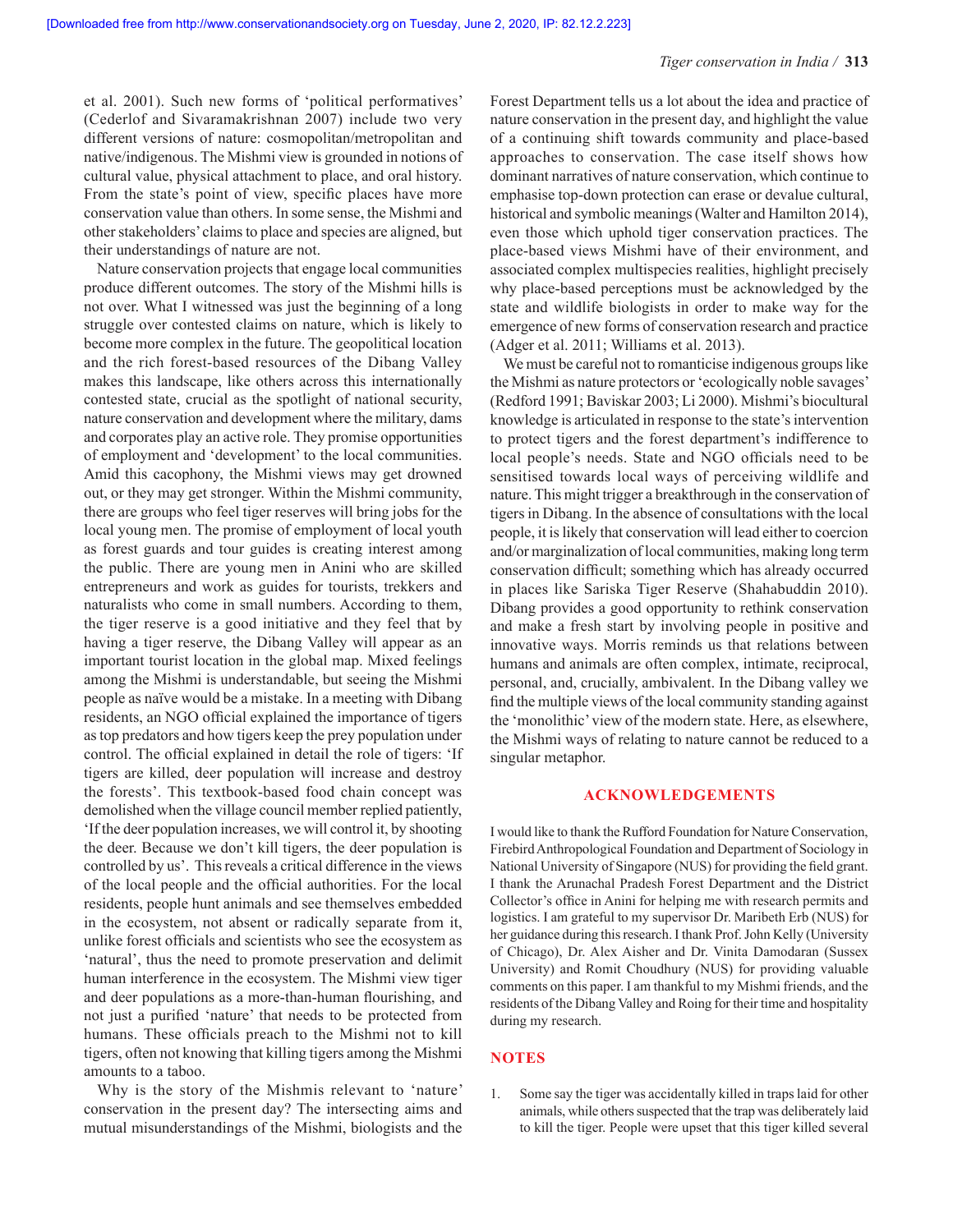mithuns. Mithun (*Bos frontalis*) is semi-domesticated cattle which is culturally and economically valuable for the Mishmi.

- 2. 'Wild' here indicates the 'natural' home of these tigers in the Dibang mountains. According to conservation beliefs, releasing and rehabilitation of tiger cubs back to the wild is crucial for long-term conservation of wildlife.
- 3. See Abram 1996; Ingold 2000; Milton 2002.
- 4. NTCA is a statutory authority under the Ministry of Environment and Forests and Climate Change, Government of India. One of the objectives of NTCA is to conduct research and monitoring of tigers, co-predators, their prey and habitats.
- 5. Eco-Sensitive Zone are delineated areas around existing protected areas declared as 'buffers and corridors' to check the impact of industrialisation and unplanned development in and around protected areas.
- 6. Name changed to maintain anonymity of the respondent.
- 7. There are five clans (*meme, umpo, mena, mischi and misiwo*) of Idu Mishmis who are exempted from performing this ritual. Members of these clans are believed to be the descendants of the first priest of Mishmi, *Sineru*, therefore they do not have to perform this ritual but killing of tigers is still a taboo for them.
- 8. Healing ritual usually carried out for a day.
- 9. *Reh* is one of the most important festivals of the Mishmi for propitiation of the supreme creator, the '*Nanyi Inyitaya*'. Many believe that *Nani Inyitaya* is part of the new form of institutionalized religion among the Idu Mishmi.
- 10. Adi community who also inhabit the Lower Dibang Valley do not have a taboo against hunting Hoolock gibbons.
- 11. Sacred board where skulls of hunting animals are displayed.
- 12. Hunters always carry a metal piece, usually a brass or even use a cartridge to perform this ritual.
- 13. See Kohn 2013; Ingold 2000.
- 14. Social structures such as scientific institutions act as receptor sites, which can receive, decode and transmit signals from international organisations to national or region actors. These sites also act as implementers of global blue prints for national environment protection.
- 15. Yellowstone National Park, the first National Park that became a prototype and the model was replicated all over the world.
- 16. Umbrella species are those selected for making conservationrelated decisions. Protection of these species indirectly protects other species that are part of the habitat and gives refuge to a whole range of other smaller species dependent on each other in the food chain.
- 17. Species that has a disproportionately large effect on its environment and plays a critical role in maintaining the structure of an ecological community.
- 18. Brian Morris pay tributes to three pioneer ecologists (Lewis Mumford, Rene Dubos, Murray Bookchin).
- 19 Wildlife is a term, that the Mishmi use to refer to the forest department and the wildlife sanctuary. Sometimes the term is also used for NGOs and wildlife biologists as '*wildlife-wale*' (wildlife-people).
- 20. Public Interest Litigation (PIL) is the power given to the public by courts. Any person can file a petition in the court in the interest of public. A Mishmi man has filed a PIL in 2013.
- 21. A young graduate from the Dibang Valley filed RTI in November

2012, but there has been no reply from the government yet. The Right to Information Act is to empower the citizens of the country and promote transparency and accountability in the working of the Government.

- 22. Keystone species have a disproportionately large effect on its environment and plays a critical role in maintaining the structure of an ecological community.
- 23. The Wildlife Protection Act provides a list of protected plant and animal species. Hunting or harvesting these species was largely outlawed. Schedule I & II: absolute protection, Schedule III & IV: are also protected, but penalties are much lower. Schedule V: may be hunted if declared as pest and dangerous by the officials, Plants in schedule VI: prohibited from cultivating and planting.

# **REFERENCES**

- Abram, D. 1996. *The spell of the sensuous: perception and language in a more-than-human world.* New York: Pantheon Books.
- Adger, W.N., J. Barnett, F.S. Chapin, and H. Ellemor. 2011. This must be the place: underrepresentation of identity and meaning in climate change decision-making. *Global Environmental Politics* 11(2): 1–25.
- Aisher, A. 2005. *Through 'spirits': cosmology and landscape ecology among the Nyishi tribe of upland Arunachal Pradesh, Northeast India*. Ph.D. thesis. University College London, London, UK.
- Aiyadurai, A. 2007. *Hunting in a biodiversity hotspot: a survey on hunting practices by indigenous communities in Arunachal Pradesh, north-east India*. Mysore: Rufford Small Grants Foundation, London (UK) and Nature Conservation Foundation.
- Baviskar, A. 2003. Tribal politics and discourses of Indian environmentalism. In: *Nature in the global south: environmental projects in South and Southeast Asia*. (eds. Greenough, P. and A. Tsing). Pp. 289–318. New Delhi: Orient Longman.
- Baviskar, A. 2011. Cows, cars and cycle-rickshaws: bourgeois environmentalists and the battle for Delhi's streets. In: *Elite and everyman* (eds. Baviskar, A. and R. Ray). Pp. 391–418. New Delhi: Routledge.
- Bird-David, N. 1990.The giving environment: another perspective on the economic system of gatherer-hunters. *Current Anthropology* 31(2): 189–196.
- Bonner, R. 1994. *At the hand of man: peril and hope for African wildlife.* Vintage Books. New York.
- Bourdieu, P. 1986. The forms of capital. In: *Handbook of theory and research for the sociology of education*. (ed. Richardson, J.G.). Pp. 46–58. New York: Greenwood.
- Brockington, D. and R. Duffy (eds.). 2011. *Capitalism and conservation*. Oxford, UK: Wiley-Blackwell.
- Cederlof, G. and K. Sivaramakrishnan (eds.). 2007. *Ecological nationalisms: nature, livelihoods and identities in South Asia*. Seattle and London: Blackwell Publishing Ltd.
- Conservation International (CI). 2015. Why hotspots matter: a history. www. conservation.org/How/Pages/Hotspots.aspx. Accessed on April 4, 2015.
- Cronon, W. 1995. The trouble with wilderness, or, getting back to wrong nature. In: *Uncommon ground: rethinking the human place in nature.* Pp. 69–90. New York: W.W. Norton & Co.
- del Valle, F.B. 2002. The national sanctuary Pampas del Heath: case study of a typical 'paper park' under management of an NGO. In: *Making parks work: strategies for preserving tropical nature*. (eds. Terborgh, J., Schaik, Carel van., L. Davenport, and M. Rao). Pp. 149–155. Washington: Island Press.
- Descola, P. 2013. *Beyond nature and culture*. (Lloyd, J. trans). Chicago: University of Chicago Press.
- Datta, A. 2007. Protecting with people in Namdapha: threatened forests, forgotten people. In *Making conservation work: securing biodiversity*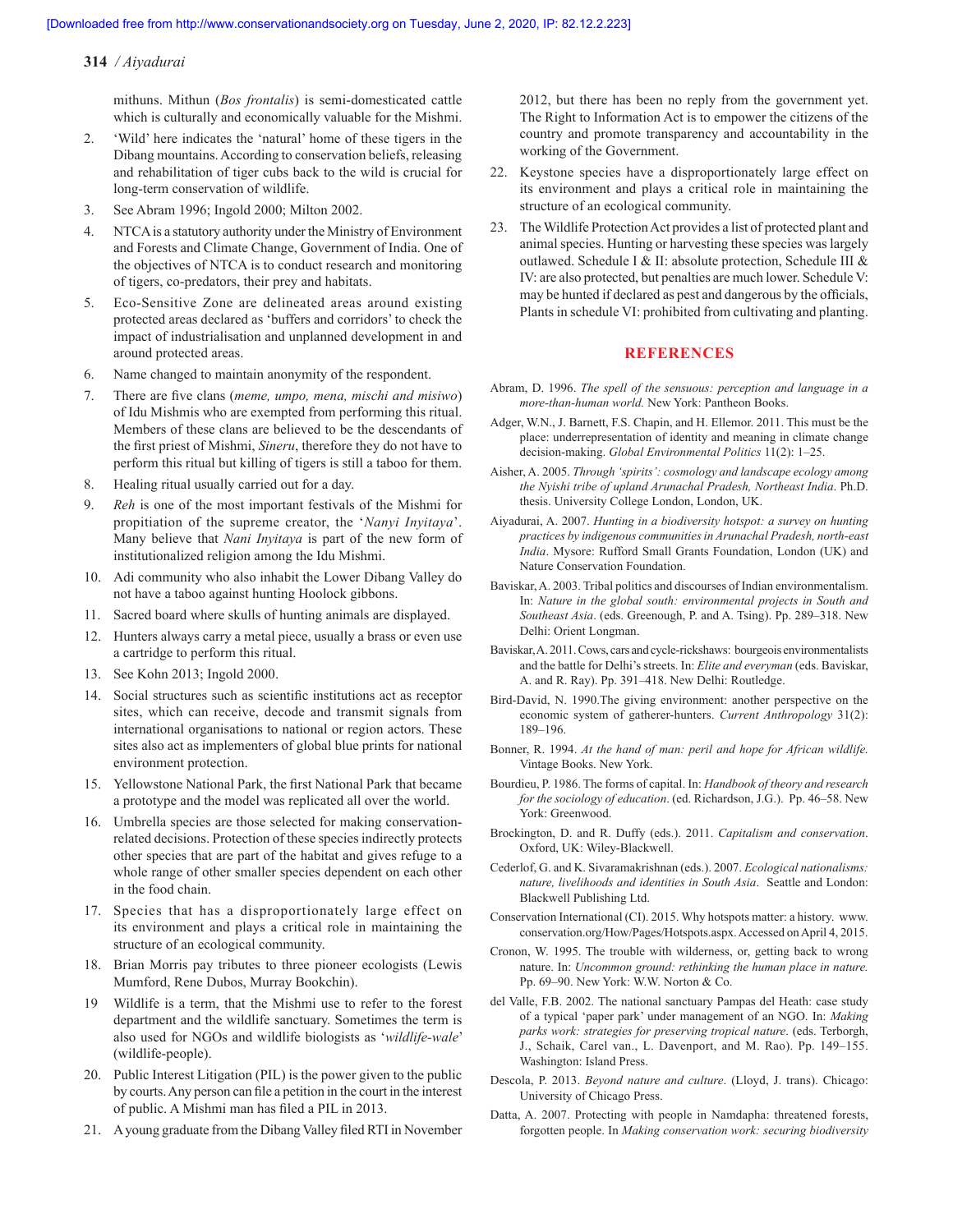*in this new century.* (eds. Shahabuddin, G. and M. Rangarajan). Pp. 165–20. New Delhi: Permanent Black.

- Dutta, A.P. 2008. Reservoir of dams: Arunachal Pradesh. *Down to Earth* 16(24): 32–39.
- Faier, L. and L. Rofel. 2014. Ethnographies of encounter. *Annual Review of Anthropology* 43: 363–377.
- Frank, D.J., A. Hironaka, and E. Schofar. 2000. The nation-state and the natural environment over the twentieth century. *American Sociological Review* 65(1): 96–116.
- Gadgil, M. and V.D. Vartak. 1985. The sacred uses of nature. In: *Social ecology.* (ed.Guha, R). Pp. 82–89. Delhi: Oxford University Press.
- Gissibl, B., S. Hohler, and P. Kupper. 2012. *Civilizing nature: national parks in global historical perspective.* New York: Berghahn Books.
- GOI. 1994. *The Indian wildlife protection act, 1972* (as amended upto 1993). 2nd edition. Pp. 158. Dehra Dun: Natraj Publishers.
- Gopi, G.V., Q. Qureshi, and Y.V. Jhala. 2014. *A rapid field survey of tigers and prey in Dibang valley district, Arunachal Pradesh.* Technical Report. National Tiger Conservation Authority, New Delhi, Wildlife Institute of India, Dehradun and Department of Environment and Forests, Government of Arunachal Pradesh. TR-2014/001. Pp. 32.
- Greenough, P. 2003. Pathogens, pugmarks, and political 'emergency'?: the 1970s South Asian debate on nature. In: *Nature in the global south: environmental projects in South and Southeast Asia*. (eds. Greenough, P. and A. Tsing). Pp. 201–230. Durham & London: Duke University Press.
- Hardman, C. 2000. We, the brothers of tigers and bamboo: on the notions of person and kin in the eastern hills of Nepal. In: *Culture, creation and procreation: concepts of kinship in South Asian practice.* (eds. Bock, M. and A. Rao). Pp. 53–80. New York: Berghahn Books.
- Ingold, T. 1996. Hunting and gathering as ways of receiving the environment. In: *Redefining nature: ecology, culture and domestication.* (eds. Ellen, R. and F. Katsuyoshi). Pp. 117–156. Oxford: Berg.
- Ingold, T. 2000*. The perception of the environment: essays in livelihood, dwelling and skill.* London and New York: Routledge.
- IUCN. 2014. The IUCN Red List of Threatened Species. edition. 2014.3. www.iucnredlist.org. Accessed on November 19, 2014.
- Jalais, A. 2008. Unmasking the cosmopolitan tiger. *Nature and Culture* 3(1): 25–40.
- Jalais, A. 2010. *Forest of tigers: people, politics & environment in the Sundarbans.* New Delhi: Routledge.
- Jamieson, D. 2001. *A companion to environmental philosophy.* Oxford: Blackwell Publishers Ltd.
- Jhala, Y.V., Q. Qureshi, and R. Gopal. 2015. *The status of tigers in India 2014.* National Tiger Conservation Authority. Dehradun: Wildlife Institute of India.
- Kirksey, S. E. and S. Helmreich. 2010. The emergence of multispecies ethnography. *Cultural Anthropology* 25(4): 545–76.
- Knight, J. 2004. *Wildlife in Asia: cultural perspectives.* London: Routledge Curzon.
- Kohn, E. 2013. *How forests think: toward an anthropology beyond the human*. Berkeley: University of California Press.
- Kumar, M. 2014. PM to decide on constructing 2000 km to strategic road in Arunachal Pradesh. www.dnaindia.com/india/report-pm-to-decide-onconstructing-2000-km-strategic-road-in-arunachal-pradesh-2032161. Accessed on November 5, 2014.
- Lewis, M. 2003. *Inventing global ecology: Tracking the biodiversity ideal in India*, *1945-1997*. New Delhi: Orient Longman.
- Li, T.M. 2000. Articulating indigenous identity in Indonesia: resource politics and the tribal slot. *Comparative Studies in Society and History* 42(1): 149–179.
- Luke, T. 1997. *Ecocritique: contesting the politics of nature, economy, and culture.* Minneapolis: University of Minnesota Press.
- McAfee, K. 1999a. *Biodiversity and the contradictions of green*

*developmentalism*. Berkeley: University of California.

- McAfee, K. 1999b. Selling nature to save it? : biodiversity and green developmentalism. *Environment and Planning D: Society and Space* 17(2): 133–154.
- Milton, K. 2002*. Loving Nature: towards an ecology of emotion.* London: Routledge.
- MoEF. 2005. *Joining the dots: the report of the tiger task force.* Union Ministry of Environment and Forests. New Delhi: Government of India.
- MoEF. 2015. List of Tiger Reserves Core and Buffer Areas. www://projecttiger. nic.in/content/109\_1\_ListofTigerReservesCoreBufferAreas.aspx. Accessed on March 31, 2015.
- Morris, B. 1991. Changing conceptions of nature. *The Society of Malawi Journal* 44(2): 9–26.
- Morris, B. 1998. *The power of animals*. New York: BERG.
- Morris, B. 2000. *Animals and ancestors: an ethnography.* Oxford: BERG.
- Morris, B. 2004. *The history and conservation of mammals in Malawi.* Malawi: Kachere Series.
- Morris. B. 2014. *Anthropology, ecology, and anarchism: a Brian Morris reader.* Oakland, CA: PM Press.
- Mullin, M. 1999. Mirrors and windows: sociocultural studies of human-animal relationships. *Annual Review of Anthropology* 28: 201–224.
- Myers, N., R.A. Mittermeier., C. G. Mittermeier, A.B. Fonseca da. Gustavo, and J. Kent. 2000. Biodiversity hotspots for conservation priorities. *Nature* 403(6772): 853–858.
- Pandit, R. 2014. Army kicks off raising new mountain strike corps against China. www.timesofindia.indiatimes.com/india/Army-kicks-off-raisingnew-mountain-strike-corps-against-China/articleshow/28571907.cms. Accessed on January 1, 2015.
- Peet, R., P. Robbins, and M. Watts. 2011. *Global political ecology.* London and New York: Routledge.
- Pimbert, M.P. and J.N. Pretty. 1997. Parks, people and professionals: putting 'participation' into protected area management. In: *Social change and conservation.* (eds. Ghimire, K. and M.P. Pimbert). Pp. 297–330. London: Earthscan Publications Limited.
- Pratt M.L. 1992*. Imperial eyes: travel writing and transculturation*. New York: Routledge.
- Rahman, M.Z. 2014. *Territory, tribes, turbines: local community perceptions and responses to infrastructure development along the Sino-Indian Border in Arunachal Pradesh*. New Delhi: Institute of Chinese Studies.
- Ramakrishnan, P.S. 1998. Ecology and traditional wisdom. In: *The cultural dimension of ecology.* (ed. Saraswati, B). Pp. 56–67. New Delhi: Indira Gandhi National Centre for Arts.
- Rangarajan, M. 2009. Striving for a balance: nature, power, science and India's Indira Gandhi, 1917-1984. *Conservation and Society* 7(4): 299–312.
- Rangarajan, M. 2012. Environment and ecology under British rule. In: *India and the British empire.* (eds. Peers, D.M. and N. Gooptu). Pp. 212–230. UK: Oxford University Press.
- Redford, K. 1991. The ecologically noble savage. *Orion* 9(3): 24–29.
- Shahabuddin, G. 2010. *Conservation at the crossroads*. New Delhi: Permanent Black.
- Sarma, K., M. Krishna, and A. Kumar. 2014. Fragmented populations of the vulnerable eastern hoolock gibbon *Hoolock leuconedys* in the Lower Dibang Valley district, Arunachal Pradesh. *Oryx* 49(1): 133–139.
- Schwartz, K. 2006. *Nature and national identity after communism: globalizing the ethnoscape.* Pittsburgh: University of Pittsburgh Press.
- Singh, B. 2014. Arunachal Pradesh now on railway map, train reaches Naharlagun, a town near capital Itanagar. www.indianexpress.com/ article/india/india-news-india/heads-up-2016-a-railway-station-inbhalukpong-the-train-in-town. Accessed on July 12, 2014.
- Sinha, A., A. Dutta., M.D. Madhusudan, and C. Mishra. 2005. Macaca munzala: a new species from western Arunachal Pradesh, Northeastern India. *International Journal of Primatology* 26(4): 977–989.